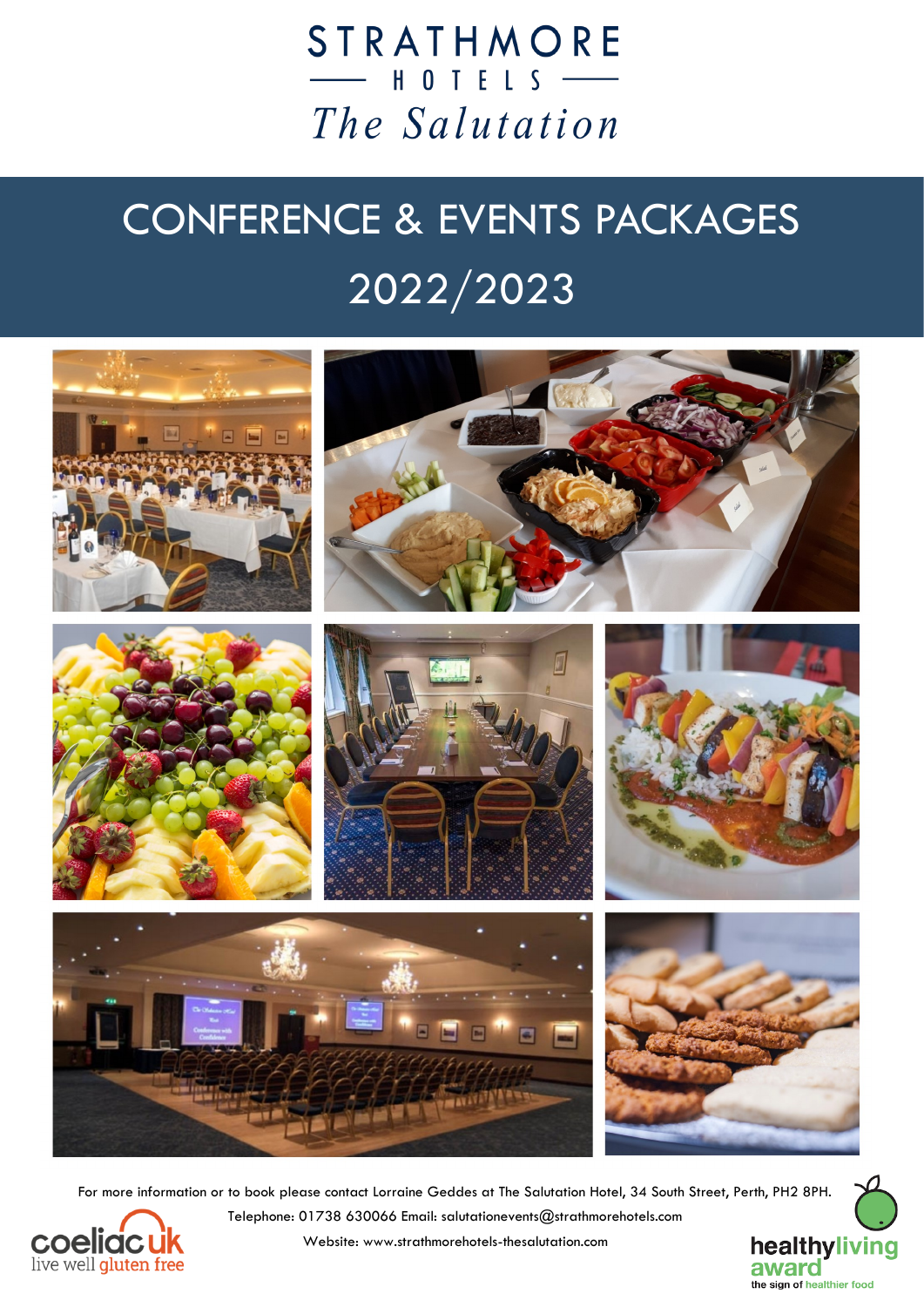# **CONFERENCE PRICING**

# **2022**

Day Delegate Rate £24pp

### 24 Hour Delegate Rate £109pp

| <b>MEETING ROOM</b>      | <b>FULL DAY</b> | <b>HALF DAY</b> | <b>EVENING</b> |
|--------------------------|-----------------|-----------------|----------------|
| Moncrieffe Suite with AV | £700            | £500            | £400           |
| Moncrieffe Suite         | £625            | £350            | £350           |
| Moncrieffe Reception     | £160            | £100            | £100           |
| Murray Room              | £160            | £95             | £95            |
| Adam Room                | £160            | £95             | £95            |
| McDonald Room            | £120            | £60             | £60            |
| Stuart Room              | £95             | £60             | £60            |
| Adam Suite               | £400            | £150            | £150           |

| Freshly brewed Tea and Coffee                                             | £2.90 |
|---------------------------------------------------------------------------|-------|
| Freshly brewed Tea and Coffee with Locally made shortbread or Biscuits    | £3.20 |
| Freshly brewed Tea, Coffee & Danish Pastries, Tray Bakes, Cereal Bars     | £3.50 |
| Freshly brewed Tea, Coffee and Hot Filled Rolls - Sausage, Bacon and Eggs | £4.60 |
| <b>Citrus Fresh Fruit Platter</b>                                         | £6.50 |
| Homemade Soup, Sandwich Lunch with Tea/Coffee                             | £8.90 |

| Finger Buffet Menu A | £10.95 Finger Buffet Menu B  | £12.95 |
|----------------------|------------------------------|--------|
| Finger Buffet Menu C | £13.95 Healthy Buffet Menu D | £12.95 |
| Full Buffet 1        | $£15.95$ Full Buffet 2       | £16.95 |
| Full Buffet 3        | £18.95 Chefs 2 Course Lunch  | £14.50 |
|                      | Chefs 3 Course Lunch         | £16.50 |

#### Above menus include Tea or Coffee

#### Cream Cake Fancies, Eclairs, Strawberry Tarts and Meringues - £2.50pp

Flip Chart Stand & Pad £15.00 | Data Projectors £60.00

Multi Media System in Moncrieffe Suite

Includes 2 Mics, 2 Roving Mics, Induction loop, Wifi, Lectern £90.00

With additional data projection and all three screens £190.00

For any added extras like tea, coffee, lunches and snacks please ask a member of our dedicated events team.

### **FUNCTOIN DINNER MAIN COURSES**

Set Menu – Select any starter, main course and dessert from £28.00 per person

Choice Menu – Select any two starters, 2 main courses and 2 desserts from £33.00

#### Four course set menu £37.00

Venison Supplement £5.50 per head | Beef Wellington Supplement £7.50 per head

All served with Tea or Coffee with Mints or Tablet

Canape Selection £4.00 per head

For more information or to book please contact The Salutation Hotel, 34 South Street, Perth, PH2 8PH.

live well *gluten* free

Telephone: 01738 630066 Email: salutationevents@strathmorehotels.com

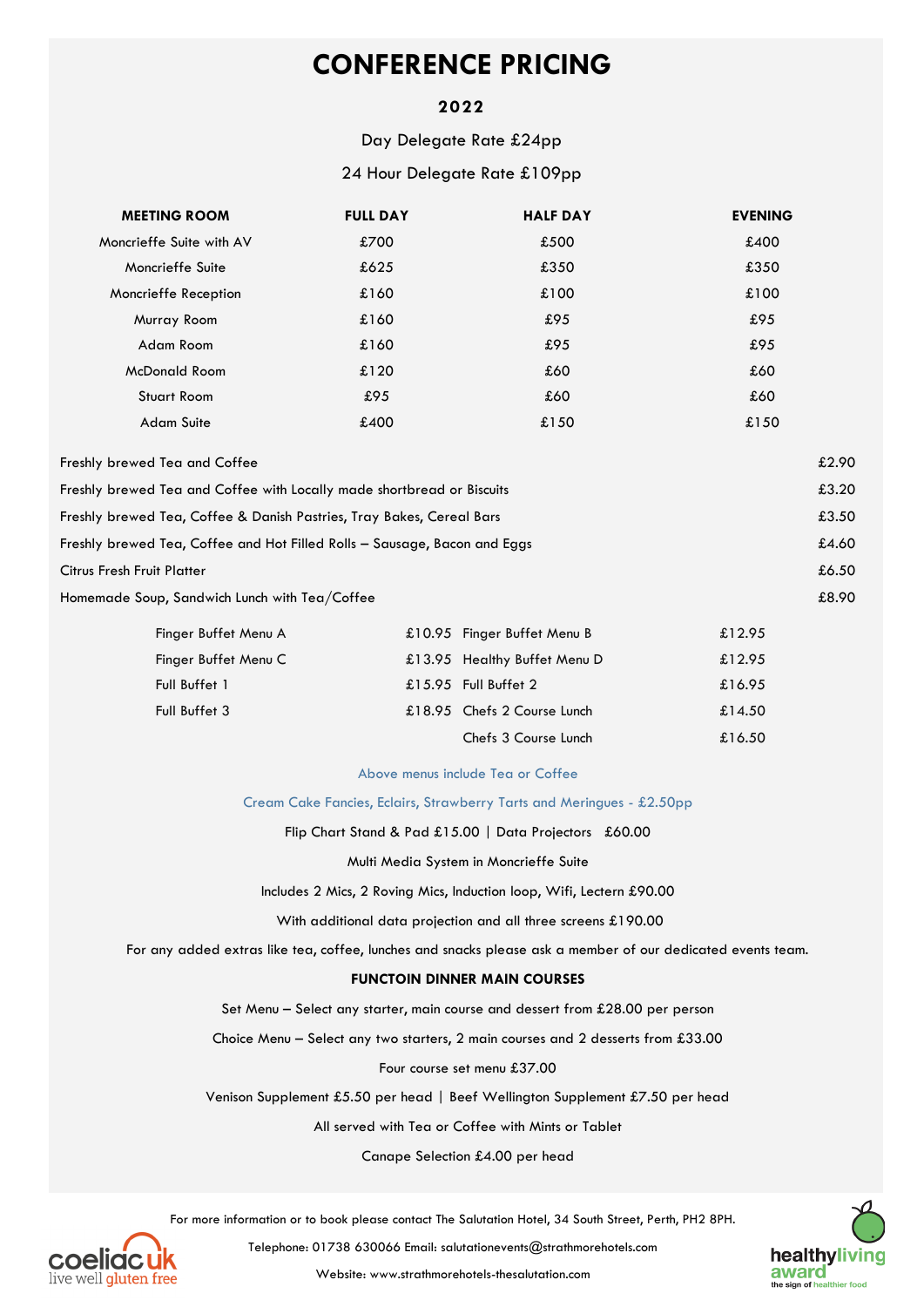# **CONFERENCE PRICING**

## **2023**

### Day Delegate Rate £24pp

|                                                                           | 24 Hour Delegate Rate £109pp |                              |                |       |  |
|---------------------------------------------------------------------------|------------------------------|------------------------------|----------------|-------|--|
| <b>MEETING ROOM</b>                                                       | <b>FULL DAY</b>              | <b>HALF DAY</b>              | <b>EVENING</b> |       |  |
| Moncrieffe Suite with AV                                                  | £750                         | £550                         | £450           |       |  |
| Moncrieffe Suite                                                          | £675                         | £400                         | £400           |       |  |
| Moncrieffe Reception                                                      | £190                         | £150                         | £150           |       |  |
| Murray Room                                                               | £170                         | £120                         | £120           |       |  |
| Adam Room                                                                 | £170                         | £120                         | £120           |       |  |
| <b>McDonald Room</b>                                                      | £170                         | £120                         | £120           |       |  |
| <b>Stuart Room</b>                                                        | £110                         | £70                          | £70            |       |  |
| <b>Adam Suite</b>                                                         | £450                         | £300                         | £200           |       |  |
| Freshly brewed Tea and Coffee                                             |                              |                              |                | £3.10 |  |
| Freshly brewed Tea and Coffee with Locally made shortbread or Biscuits    |                              |                              |                |       |  |
| Freshly brewed Tea, Coffee & Danish Pastries, Tray Bakes, Cereal Bars     |                              |                              |                |       |  |
| Freshly brewed Tea, Coffee and Hot Filled Rolls – Sausage, Bacon and Eggs |                              |                              |                |       |  |
| Citrus Fresh Fruit Platter                                                |                              |                              |                |       |  |
| Homemade Soup, Sandwich Lunch with Tea/Coffee                             |                              |                              |                |       |  |
| Finger Buffet Menu A                                                      |                              | £11.95 Finger Buffet Menu B  | £13.95         |       |  |
| Finger Buffet Menu C                                                      |                              | £14.95 Healthy Buffet Menu D | £13.95         |       |  |
| Full Buffet 1                                                             |                              | £16.95 Full Buffet 2         | £17.95         |       |  |

Above menus include Tea or Coffee

Chefs 3 Course Lunch £17.50

Full Buffet 3 £19.95 Chefs 2 Course Lunch £15.50

Cream Cake Fancies, Eclairs, Strawberry Tarts and Meringues - £2.50pp

Flip Chart Stand & Pad £17.00 | Data Projectors £60.00

Multi Media System in Moncrieffe Suite

Includes 2 Mics, 2 Roving Mics, Induction loop, Wifi, Lectern £100.00

With additional data projection and all three screens £200.00

For any added extras like tea, coffee, lunches and snacks please ask a member of our dedicated events team.

### **FUNCTOIN DINNER MAIN COURSES**

Set Menu – Select any starter, main course and dessert from £32.00 per person

Choice Menu – Select any two starters, 2 main courses and 2 desserts from £36.00

Four course set menu £39.00

Venison Supplement £5.90 per head | Beef Wellington Supplement £7.90 per head

All served with Tea or Coffee with Mints or Tablet

Canape Selection £4.25 per head

For more information or to book please contact The Salutation Hotel, 34 South Street, Perth, PH2 8PH. Telephone: 01738 630066 Email: salutationevents@strathmorehotels.com

live well *gluten* free

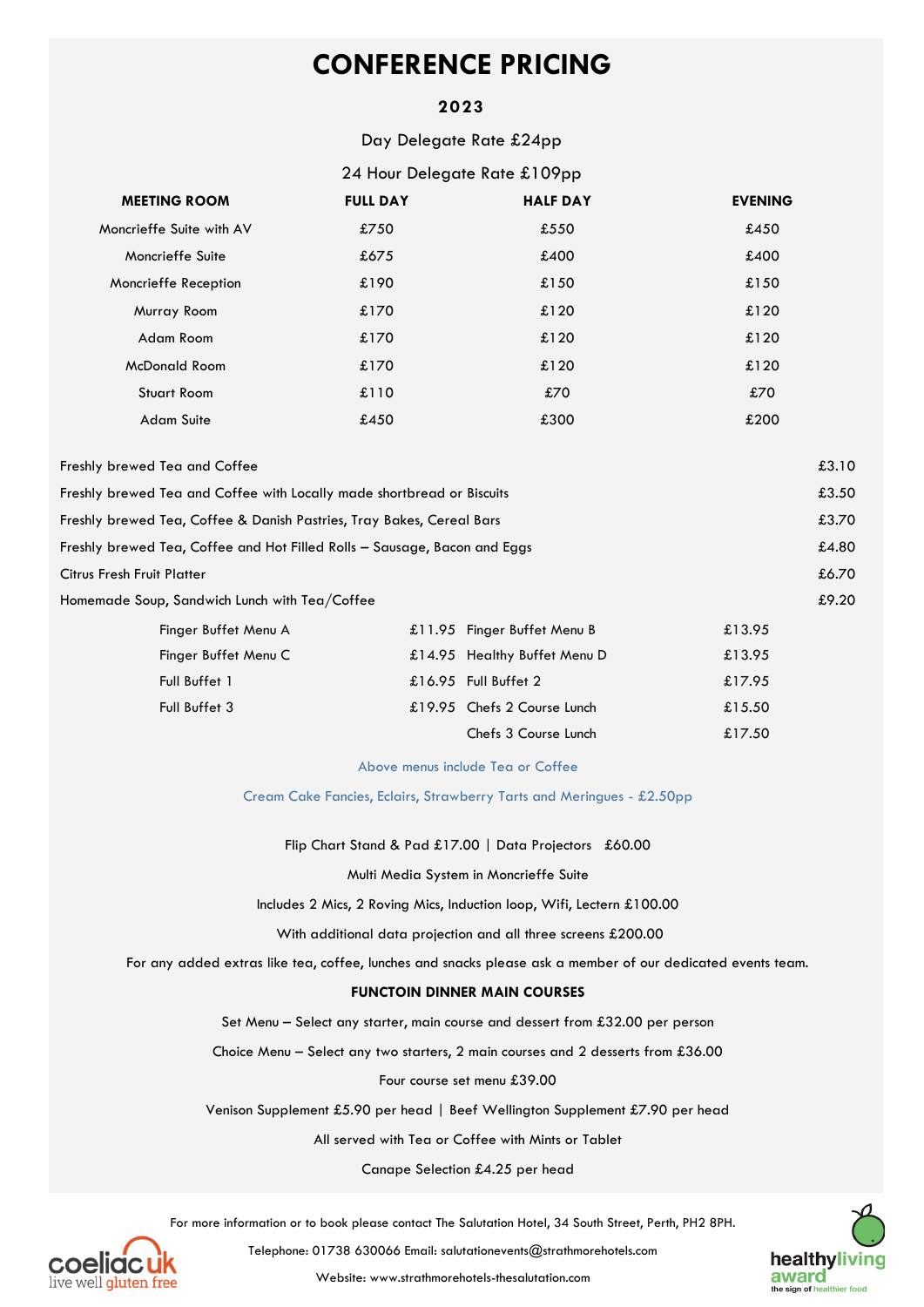# **MENU OPTIONS**

### **STARTERS**

Pauipette of Sole with Crab Mousse Set on a Cherry Tomato Coulis Rosettes of Chicken Liver and Brandy

Paté, Fruit Chutney, Arran Oatties Trio of Honeydew, Galia and Watermelon,

With Fresh Fig, Passion Fruit Coulis (GF) (VG)

Coronets of Smoked Salmon, Horseradish Crème Fraiche, Lemon, Brown Bread & Watercress Duck and Orange Parfait, Red Onion Marmalade, Rocket, Bruschetta

Traditional Prawn Cocktail, Lemon, Brown Bread Roundels Haggis Bon Bons, Turnip Puree, Creamy Mash, Pink Peppercorn Sauce

Creamy Garlic Mushrooms, White Wine Sauce, Crisp Parsnip Shavings (V)

### **SOUPS**

Cream of Vine Tomato and Basil Soup (V) Lentil Soup (V)

Leek and Potato Soup (V)

Cream of Mushroom and Rosemary Soup (V) Creamed Carrot Soup with hints of Honey (V) Traditional

Scotch Broth (V)

### **MAIN COURSES**

Breast of Chicken stuffed with Haggis, served with a Pink Peppercorn Sauce Roast Sirloin of Scottish Beef,

# Red Wine Gravy

Braised Beef in a Rich Ale Sauce Topped with Puff Pastry Case Haunch of Venison, Burgundy and

### Blackberry Jus (supplement applies)

Supreme of Corn Fed Chicken, Filled with Black Pudding, Wrapped in Parma Ham, Mushroom Cream Sauce

Poached Fillet of Salmon with a Citrus and Caper Butter.

Grilled Fillet of Sea Bass with a Light Parsley & Prawn Cream Sauce.

Traditional Beef Wellington, Mushroom and Pate Duxelle, Madeira Infused Gravy (supplement applies)

Medallions of Lamb, Minted Gravy



For more information or to book please contact The Salutation Hotel, 34 South Street, Perth, PH2 8PH. Telephone: 01738 630066 Email: salutationevents@strathmorehotels.com

live well gluten free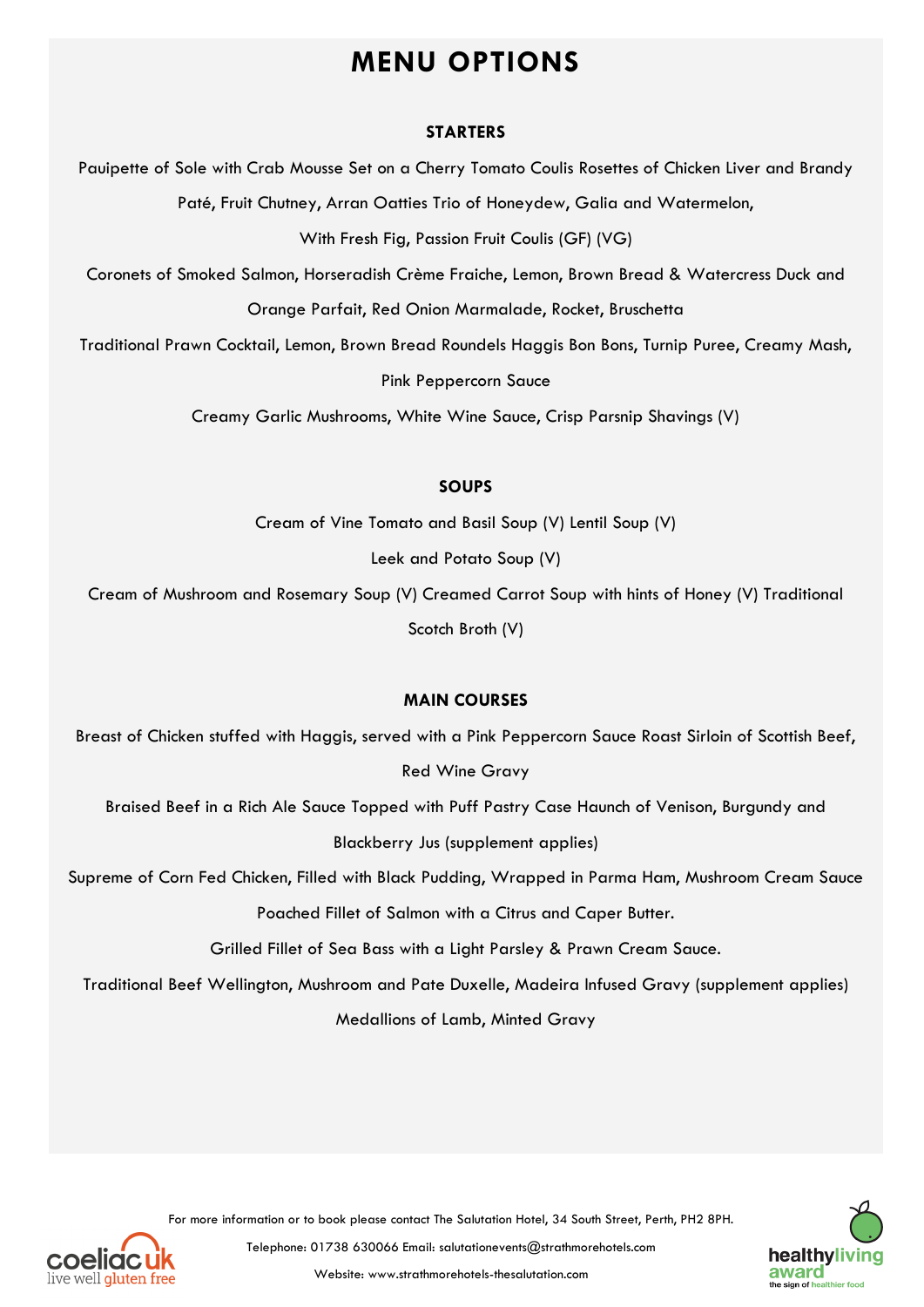# **MENU OPTIONS**

## **PUDDINGS**

Individual White Chocolate and Raspberry Torte Sticky Toffee Pudding, Sweet Sauce, Pouring Cream Meringue Nests Filled with Fruits of the Forrest, Whipped Cream Traditional Warmed Apple Pie with Light Vanilla Custard Sauce Lemon and Lime Cheesecake, Mango Coulis

Fresh Raspberries or Strawberries Simply Served with Pouring Cream Selection of Mackie's Ice Creams Selection of Three Scottish Cheeses, Grapes, Celery, Fruit Chutney, Arran Oaties Rich Chocolate Mousse with

# a Mint Cream

All served with coffee and tea, chocolate mints or tablet

# **SELECTION OF VEGAN & VEGETARIAN DISHES**

Grilled Aubergine topped with Red Pepper Salsa (GF) (VG) Trio of Melon, With Fruit Coulis and Red Fruit Garnish (GF) (VG)

Stuffed Red Pepper Filled with Spicy Cous Cous, Salad and Potato Wedges (VG) Grilled Tofu Served on an

Olive, Tomato & Basil Salad with Sauté Mushrooms (VG) Courgette Rossti Served with Tomato Salsa and Potato Wedges (VG)

Vegetarian Stir Fry, Black Bean Sauce, Fluffy Rice (V) Mediterranean Vegetables Ratatouille Style (V) Sweet Potato Cakes with Avocado Salad

Chocolate & Orange Tart (VG) Vegan Ice Cream (VG) Raspberry Frangipane (VG)

# **CANAPÉ SELECTION**

Smoked Salmon, Cream Cheese on Roundels of Brown Bread Warmed Black Pudding, Brie and Cranberry on French Bread Slices Chicken Liver Pate, Winter Relish on Arran Oaties

Warmed Goats Cheese, Cherry Tomato and Dill in Tartlet Cases (V) Cucumber wedges of Tomato Salsa &

Parsley (V) (GF) (VG)



For more information or to book please contact The Salutation Hotel, 34 South Street, Perth, PH2 8PH.

Telephone: 01738 630066 Email: salutationevents@strathmorehotels.com

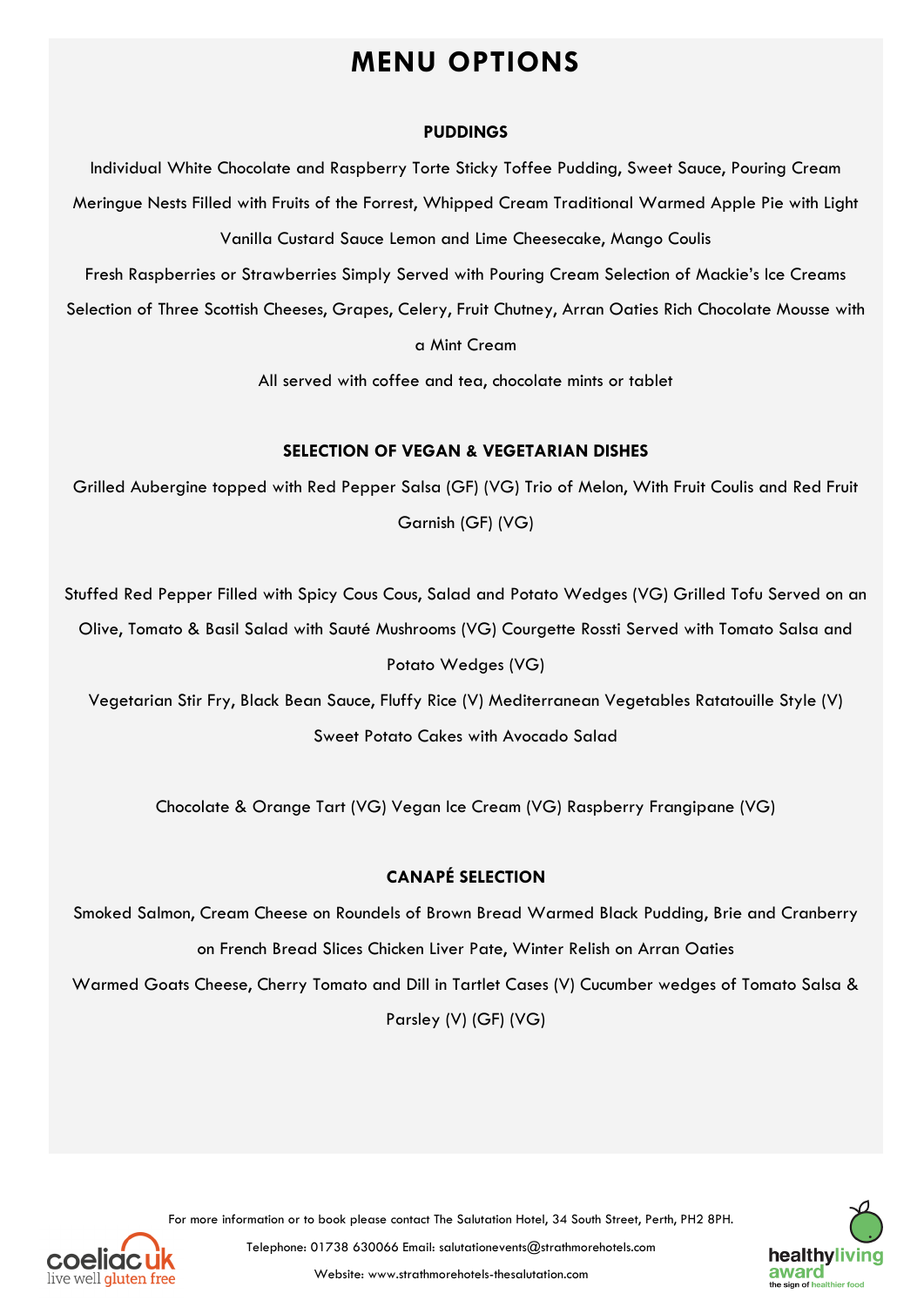# **BUFFET OPTIONS**

# **BUFFET MENU A**

Selection of Fresh Assorted Sandwiches on White and Wholemeal Bread Warmed Cocktail Sausage Rolls Battered Tempura Vegetables (Vegan) (GF) Deep Fried Crispy Chicken Fillets Mini Smoked Salmon and Cream Cheese Bagels

# **BUFFET MENU B**

Selection of Fresh Assorted Sandwiches on White and Wholemeal Bread Warmed Cocktail Sausage Rolls Battered Tempura Vegetables (V) (Vegan) (GF) Mini Chicken Drumsticks Mini Cheeseburgers Crostini's Crispy Butterfly King Prawns Assortment of Vegetarian Quiches Lamb Samosas, Mint Dipping Mayo

# **BUFFET MENU C**

Selection of Fresh Assorted Sandwiches on White and Wholemeal Bread Sausage Rolls Mini Peppered Steak Pies Deep Fried Crispy Chicken Fillets Tex Mex Potato Wedges Mini Ham and Cheese Panini's

Vegetable Samosas

Lemon and Black Pepper Goujons of Sole Chicken Tikka Split Sticks (GF)

Cream Cake Fancies, Eclairs, Strawberry Tarts and Meringues

# **HEALTHY BUFFET MENU D**

Potato Salad with Spring Onions and Chive Snippets Waldorf Salad Vine Tomato Salad, Red Onions, Basil

Fresh Crisp Lettuce Drizzled with Balsamic Dressing Selection of Cold Ayrshire Ham, Roast Beef, Succulent

Turkey A Citrus Fresh Fruit Platter

Vegetable Crudities with two dips



For more information or to book please contact The Salutation Hotel, 34 South Street, Perth, PH2 8PH.

live well **gluten free** 

Telephone: 01738 630066 Email: salutationevents@strathmorehotels.com Website: www.strathmorehotels-thesalutation.com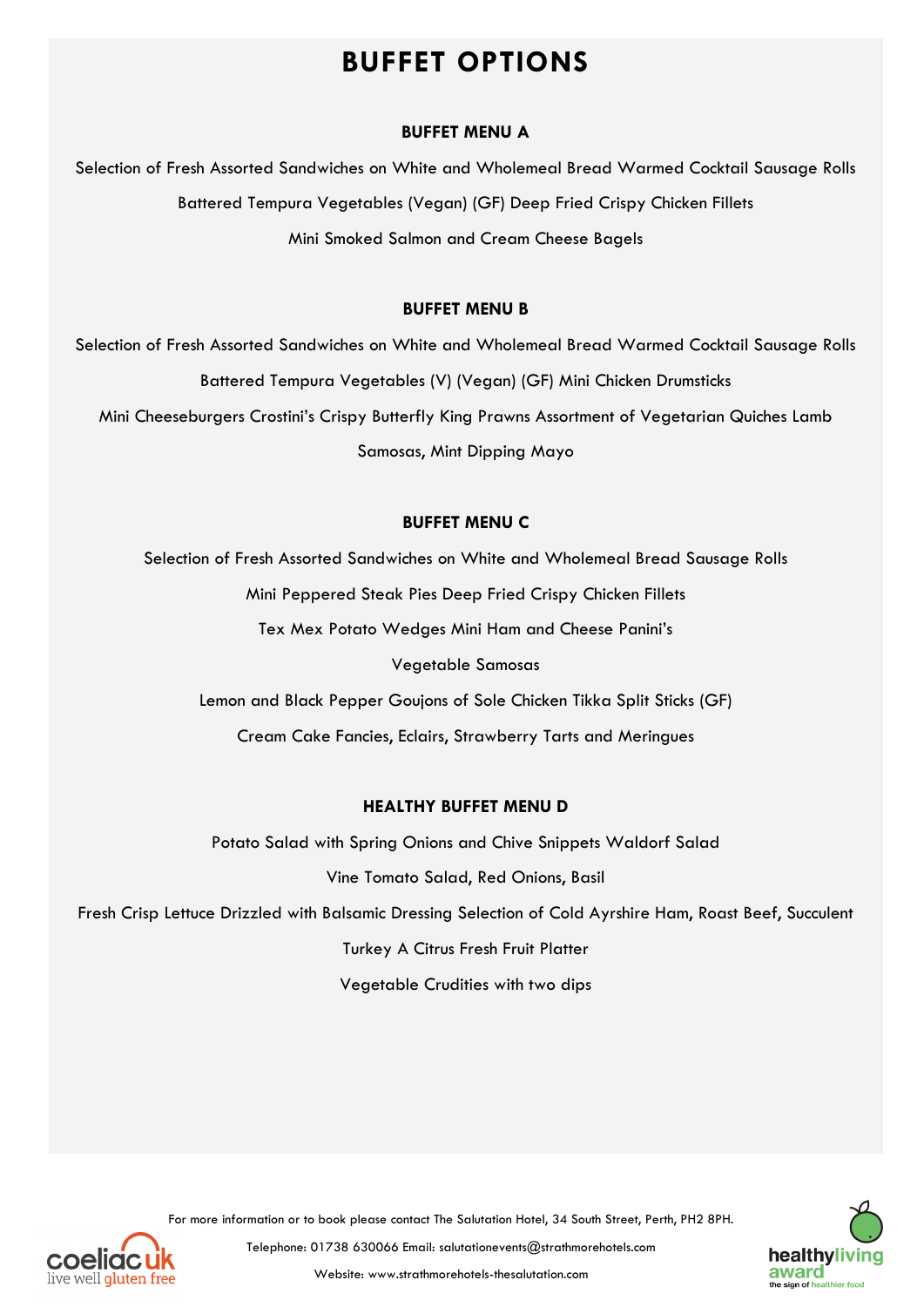# **BUFFET OPTIONS**

## **FULL BUFFET 1**

Chicken Fricassee in a Mustard and Tarragon Sauce with fluffy Rice Grilled Fillet of Shetland Salmon marinated in a Lime and Coriander Butter Creamy Wine and Mushroom Stroganoff Selection of Sliced Cold Meats Variety of Crudities and Hummus Seasonal Buttered Potatoes Individual Mackies Strawberry Ice Cream Tea or Coffee with Mints

# **FULL BUFFET 2**

Braised Beef in Red Wine with Shallots and Mushrooms Selection of Sliced Cold Meats Cold Poached Salmon with Lemon Various mixed seasonal Salads, Pastas and Rice Baby Boiled Potatoes Layered Vegetable Lasagne Individual Mackies Strawberry Ice Cream Freshly Brewed Coffee and Mints

# **FULL BUFFET 3**

Fillet of Beef Stroganoff in a Creamy, Mushroom and Brandy Sauce.

West Coast Seafood Pie with a Cheddar Cheese Topping Selection of Sliced Cold Meats, Smoked Salmon

# and Smoked Mackerel

Various mixed seasonal Salads, Pastas and Rice Baby Boiled Potatoes

Fresh Fruit Salad

**———————————————————————————————————————**

Selection of Cheesecakes, Gluten Free Chocolate Cake, Cream Individual Mackie's Strawberry Ice-Creams Freshly Brewed Coffee and Chocolate Mints

We will be delighted to prepare any other buffet items –

We insist that our suppliers do not provide us with Genetically Modified Ingredients some ingredients may

contain nut traces

Full list of allergens available on request. All prices inclusive of VAT at current rate



For more information or to book please contact The Salutation Hotel, 34 South Street, Perth, PH2 8PH.

Telephone: 01738 630066 Email: salutationevents@strathmorehotels.com

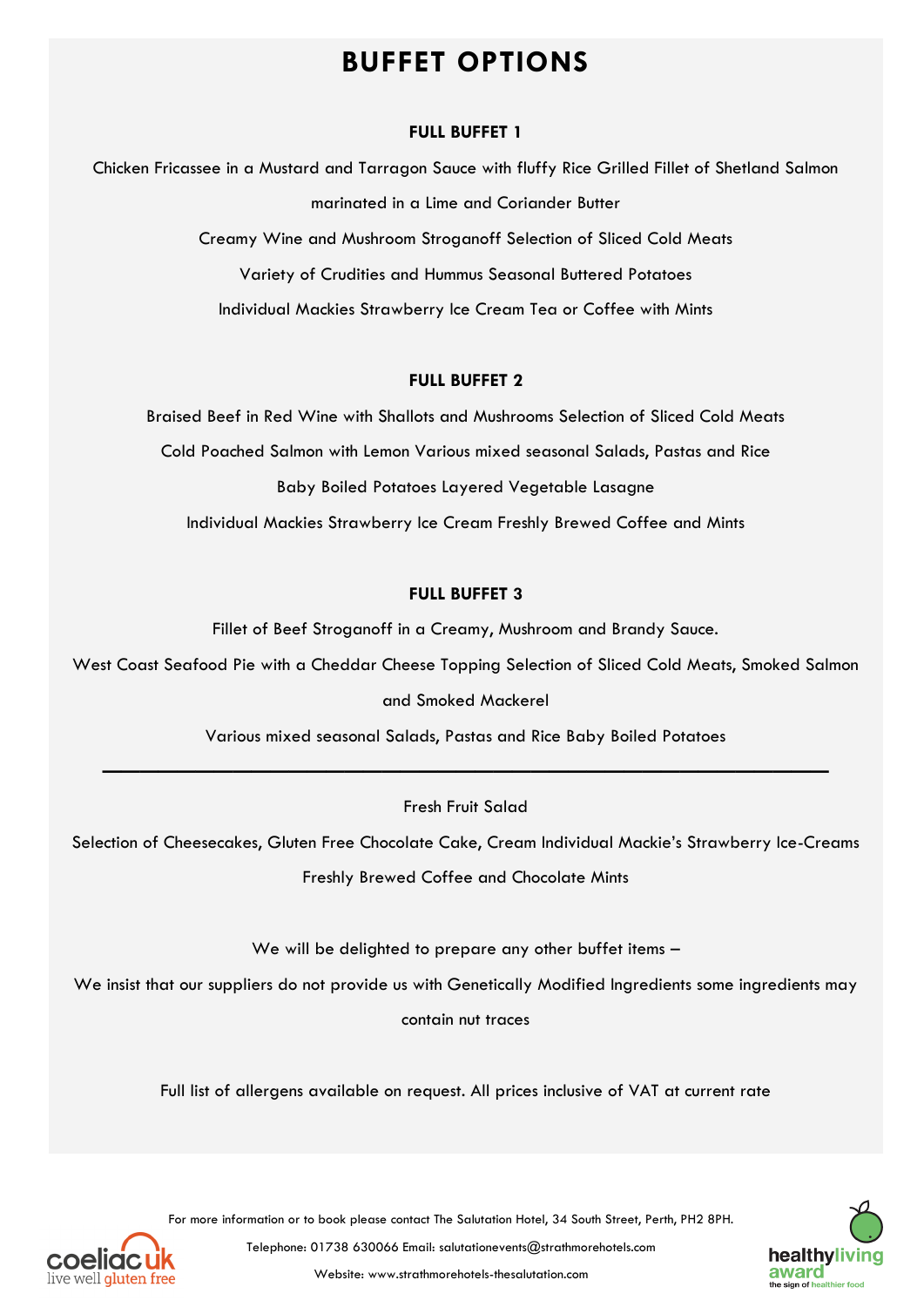# **CONFERENCE AND MEETING DAY DELEGATE PACKAGE**

Main meeting room hire for an inspirational space that suits you Fresh Fruit Bowl of Apples A cheeky selection of chocs and sweets Three servings of freshly brewed tea and coffee, fruit teas available. Muffins, Local Biscuits, Danish Pastries or Cereal Bars at each serving Two-course delicious lunch or Chefs Buffet Lunch (see buffet selector). Water and Mints Up to 2 Flip Charts, with Pads and Pens Meeting essentials to include Screen, Induction Loop and Data Projector Free WiFi in all meetings rooms

50% reduced car parking at the Multi-Story Car Park 2 mins from hotel

# **24 HOUR DELEGATE PACKAGE**

Overnight accommodation in a Superior Room, Full Scottish Breakfast Delicious Three-course evening meal with coffee and mints

# **ADD ON SCRUMMY BACON ROLLS ON ARRIVAL FOR £1.95 EACH**



For more information or to book please contact The Salutation Hotel, 34 South Street, Perth, PH2 8PH.

Telephone: 01738 630066 Email: salutationevents@strathmorehotels.com

live well gluten free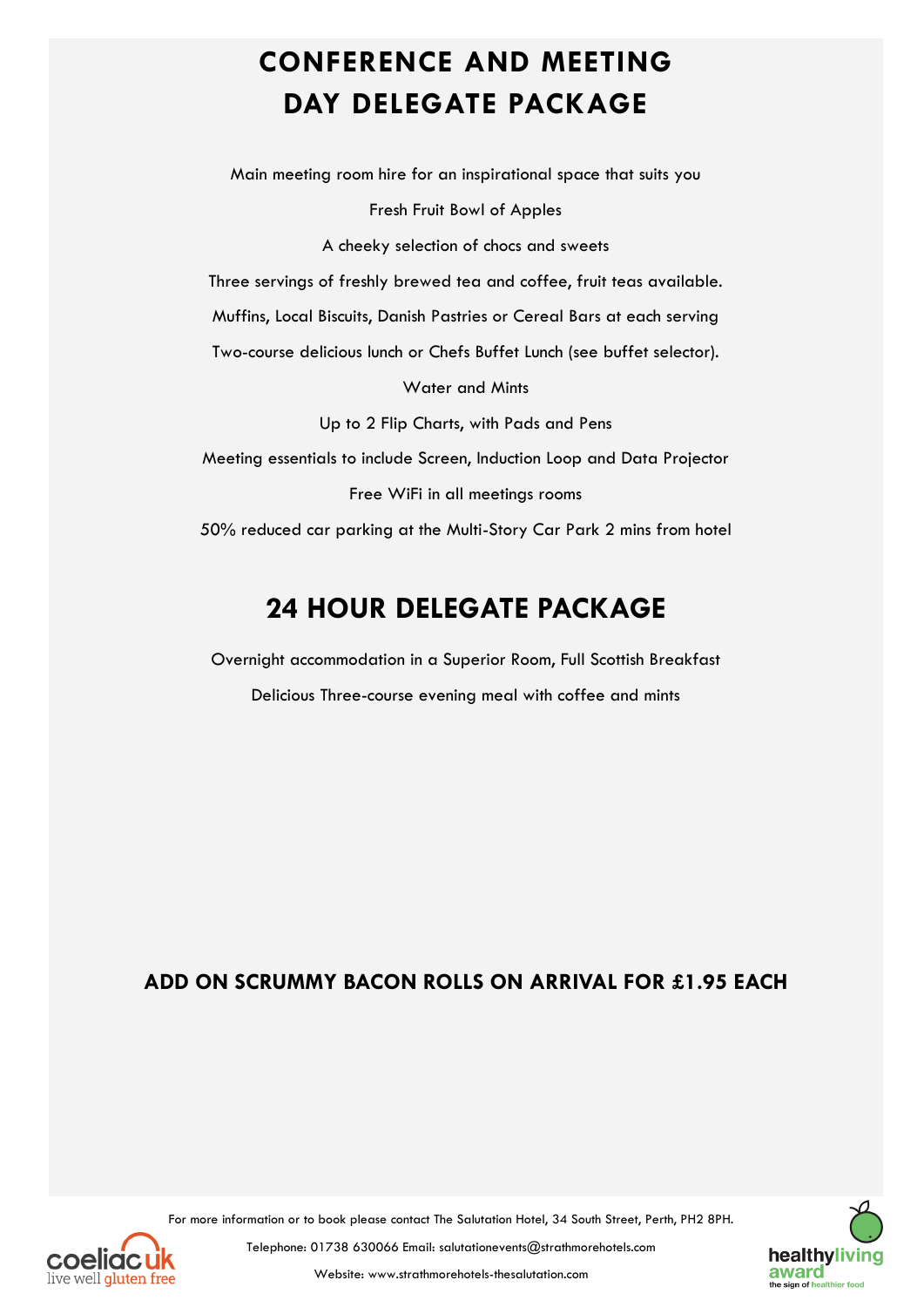

# **GREEN SUSTAINABILITY……….**

At The Salutation Hotel we are committed to doing as much as we can to help protect our environment. We are currently working hard to maintain our silver award under the Green Tourism Business Scheme. This scheme provides accreditation and encouragement for tourism businesses to reduce the impact of their daily activities on the environment. By encouraging sustainable practices and recycling it ensures the continued enjoyment of the Scottish environment for future generations. The Green Team is dedicated to working on Green issues & implementing environmental policies to ensure that we are as "green" as possible.

Here are some of the areas we are working on & improving upon:

Using local suppliers produce throughout the hotel.

Reduce the amount of waste produced.

Remove as many paper and plastic products with biodegrade products

Promoting local businesses & providing details of local walks.

Recycling and returning – paper, batteries, cardboard, plastics & glass.

Reduce the consumption of raw materials, water and fuels.

Changing to LEDs

Offering fair trade tea and coffee

Monitor of energy, waste and all utilities.

As a guest at The Salutation Hotel, we hope you will help us, for example by turning off the lights once you leave your bedroom or visiting one of our local and free attractions or placing your old newspapers and cans in our recycle bins. We have a range of green updates in our green folder on the first floor landing.

For more information or to book please contact The Salutation Hotel, 34 South Street, Perth, PH2 8PH.

**healthyliving** award the sign of healthier foo

ireen 6 lourism

**SILVER**